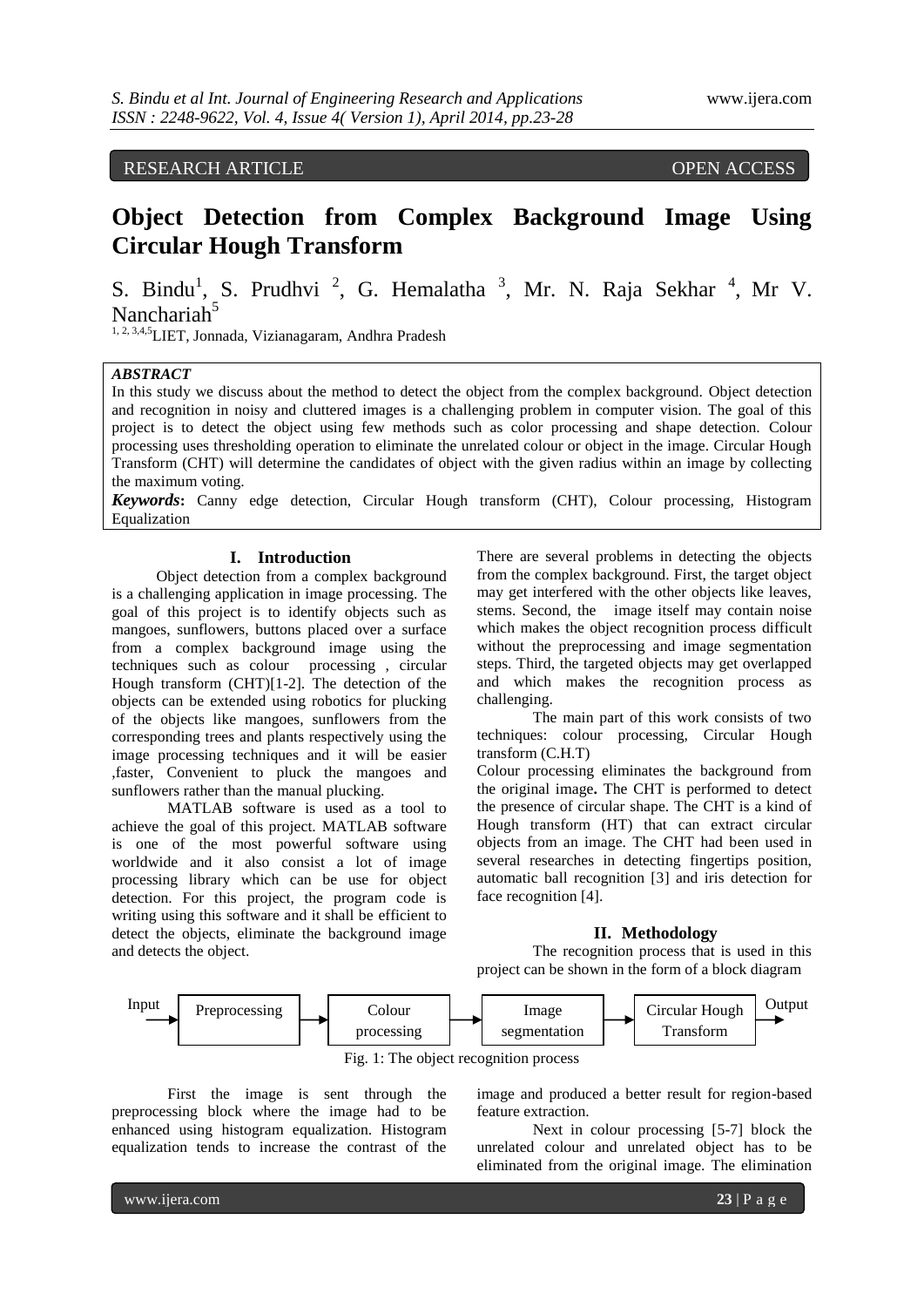of the unrelated object can be achieved using thresholding operation.

Now, the image segmentation has to be carried out. The edge detection had to be employed to perform segmentation. The edge detection process is very important as the edge Information is required for the CHT technique. Various edge detection methods have been applied for different application. Among them, canny edge detector has been employed to the image. After the segmentation process CHT techniques has to be applied.

The CHT is applied to image after the edge detection process. When using the CHT, the radius r is known in advanced because of the object's shape is peculiar feature by each other, so the radius r can be treated as known parameter.

## **A.** *Image segmentation*

The goal of segmentation is to simplify and/or change the representation of an image into something that is more meaningful and easier to analyze. The edge detection had been employed to perform segmentation. The edge detection process is very important as the edge information is required for the CHT technique. Various edge detection methods have been applied for different application. Among them, canny edge detector has been employed to the image. Canny gives thin edge compared to other edge detection techniques.

#### 1. Cann**y** Edge Detection

The Canny edge detector is an edge detection operator that uses a multi-stage algorithm to detect a wide range of edges in images. It was developed by John F. Canny in 1986.

#### Canny Edge Detection Algorithm

The algorithm runs in 5 separate steps:

- 1. Smoothing: Blurring of the image to remove noise.
- 2. Finding gradients: The edges should be marked where the gradients of the image has large magnitudes.
- 3. Non-maximum suppression: Only local maxima should be marked as edges.
- 4. Double thresholding: Potential edges are determined by thresholding.
- 5. Edge tracking by hysteresis: Final edges are determined by suppressing all edges that are not connected to a very certain (strong).

## **B. Circular Hough Transform (CHT):**

The Hough transform can be used to determine the parameters of a circle when a number of points that fall on the perimeter are known. The CHT relies on equations for circles. The equation of the circle is:

$$
R^{2} = (x - a)^{2} + (y - b)^{2}
$$
 (1)

A circle with radius R and center (a, b) can be described with the parametric equations:  $x = a + R \cos(\emptyset)$  (2)  $y = b + R \sin(\emptyset)$  (3)

When the angle  $\emptyset$  sweeps through the full 360 degree range the points  $(x, y)$  trace the perimeter of a circle. If an image contains many points, some of which fall on perimeters of circles, then the job of the search program is to find parameter triplets (a, b,R) to describe each circle.

If the circles in an image are of known radius R, then the search can be reduced to 2D. The objective is to find the (a, b) coordinates of the centers. The locus of (a, b) points in the parameter space fall on a circle of radius R centered at (x, y). For each edge point, a circle is drawn with that point as origin and radius r.



Fig. 2: Each point in geometric space (left) generates a circle in parameter space (right). The circles in parameter space intersect at the (a, b) that is the center in geometric space.

The CHT also uses an array (3D) with the first two dimensions representing the coordinates of the circle and the last third specifying the radii. The values in the accumulator (array) are increased every time a circle is drawn with the desired radii over every edge point. generates a circle in parameter space (right). The circles in parameter space intersect at the (a, b) that is the center in geometric space

The accumulator, which kept counts of how many circles pass through coordinates of each edge point, proceeds to a vote to find the highest count. The coordinates of the center of the circles in the images are the coordinates with the highest count.

## **III. Experimental Results**

We made experiments using 3 images to evaluate the performance of the proposed system. In this colour processing methodology thresholding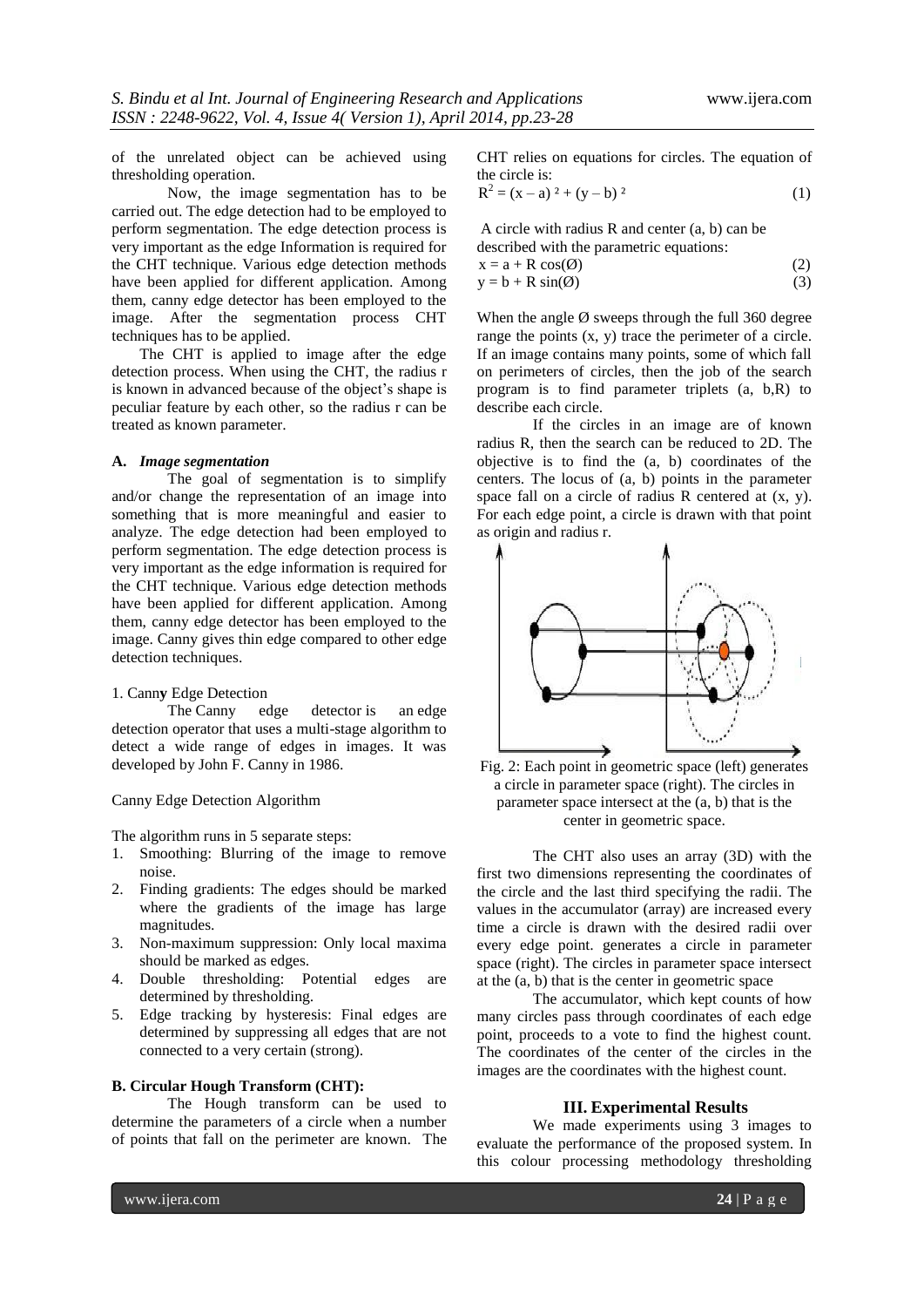operation is used to eliminate the background from the original image. The lower bound rL and the upper bound rU on the radius of object in the input images were set to according to the radii of the image. The highest success rate of the proposed system to detect the object was 96.2%.In detection of the mangoes 4 mangoes out of 5 are detected, in the detection of the

**C.** *Detection of mangoes*





**Fig 5: Result of mangoes detection after Thresholding Fig 6: Result of mangoes detection after CHT Operation** 

*D. Detection of sunflowers*

sunflowers 2 sunflowers out of 3 are detected and in the detection of the buttons 24 buttons are detected out of 25 are detected. The accurate detection percentage of sunflowers is 66.66% it's because the image is captured from far away and the image tends to be small and it results difficulty in the detection process.



**Fig 3:** Original image of mangoe Fig 4: Result of mangoes detection  **after Histogram Equalization**

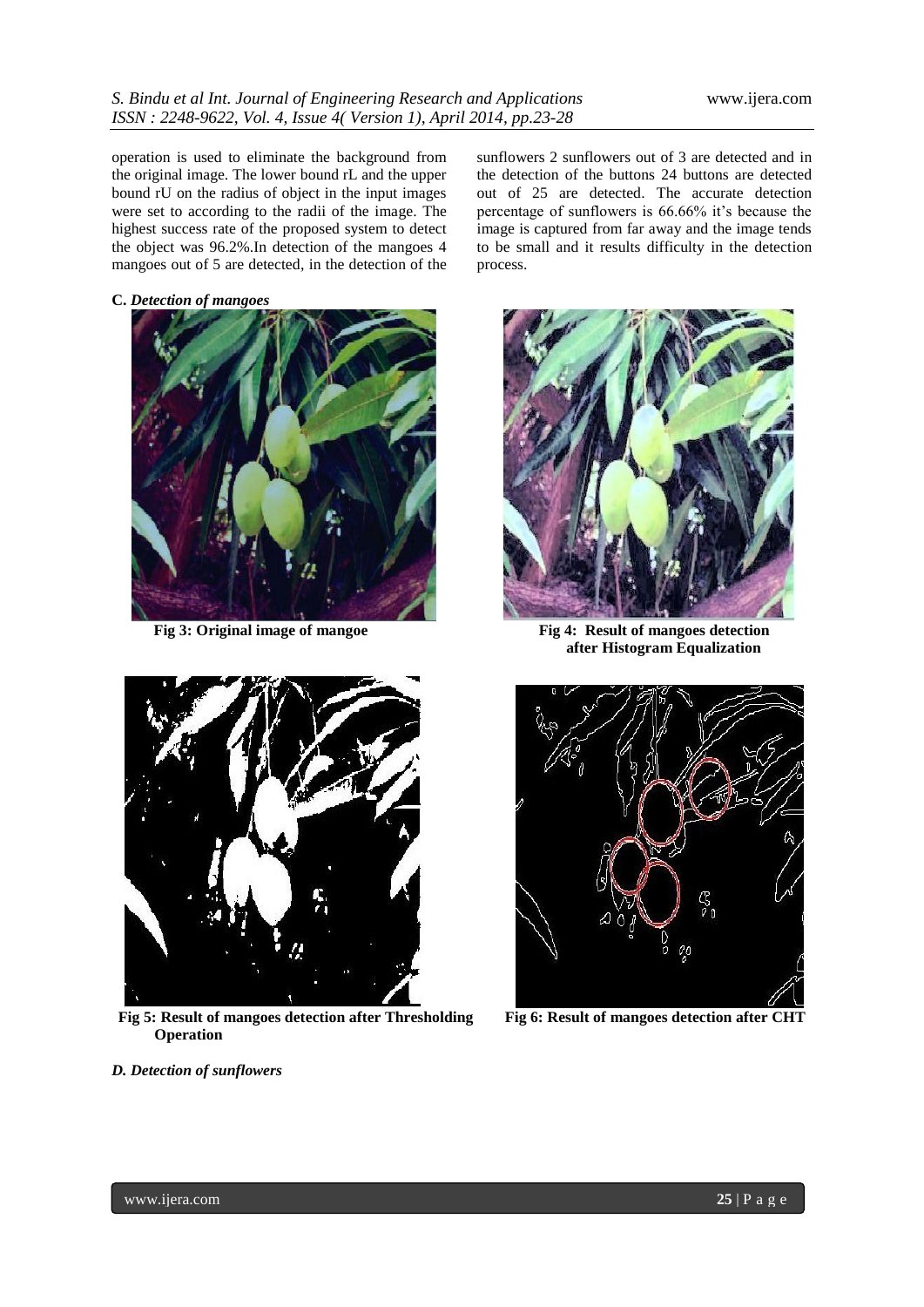





**Fig 7: Original image of sunflowers Fig 8: Result of sunflower detection after Histogram Equalization**



**Fig 9: Result of sunflower detection after thresholding Fig 10: Result of sunflower detection after CHT Operation**

*E***.** *Detection of buttons placed over a surface*



**Fig 11: Original image of buttons placed over a Fig 12: Result of buttons detection using**



**Surface Histogram Equalization** 

www.ijera.com **26** | P a g e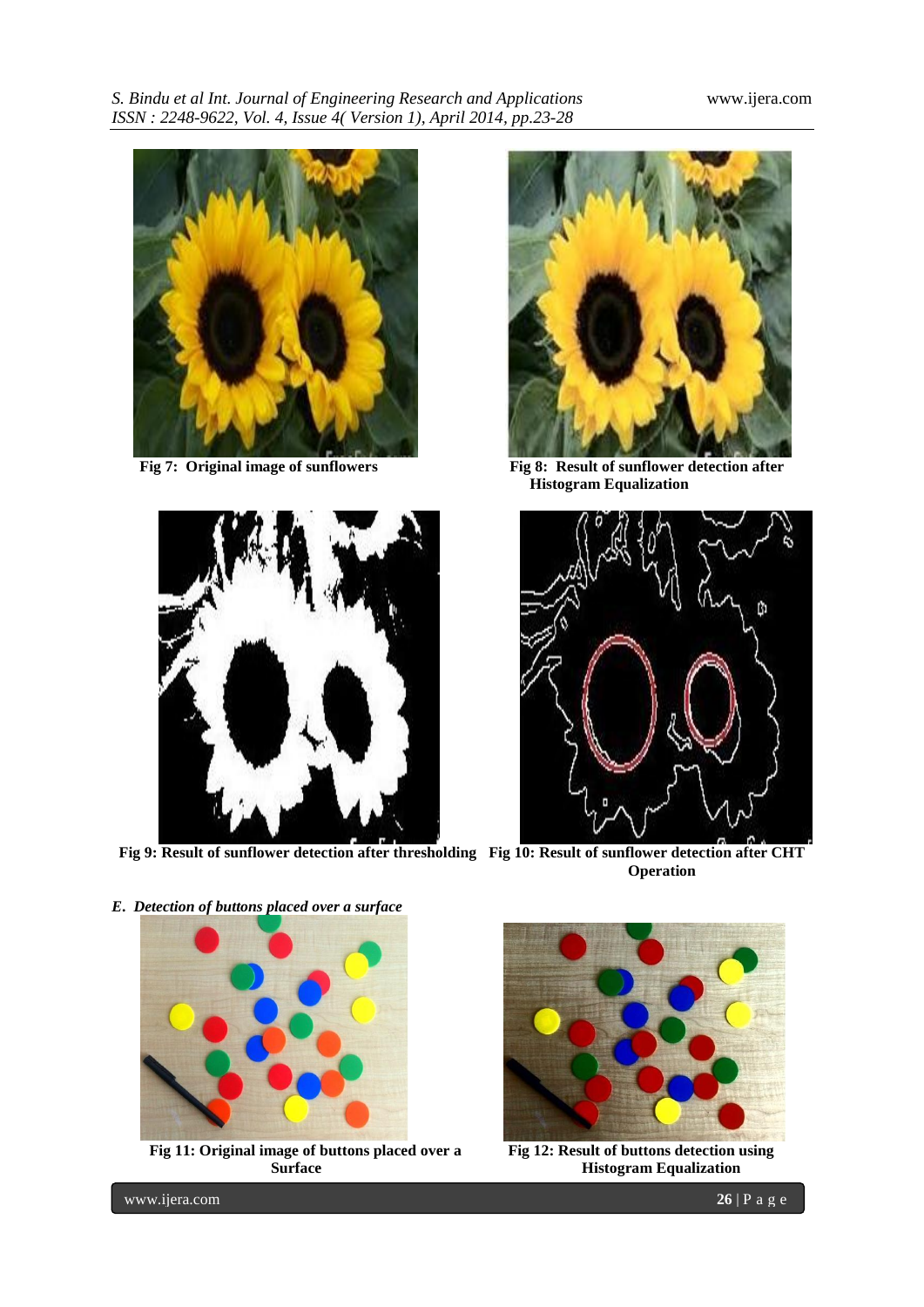

**Fig 13: Result of button detection after thresholding Fig 14: Result of button detection using CHT Operation** 



| <b>SUCCESSFUL DETECTION OF OBJECTS</b> |                  |                      |                                           |                                 |
|----------------------------------------|------------------|----------------------|-------------------------------------------|---------------------------------|
| Images                                 | Total<br>Objects | Circular<br>Detected | <b>Total Accurate Objects</b><br>Detected | Accurate Object<br>Detected (%) |
| Mangoes                                |                  |                      |                                           | 80                              |
| Sun flowers                            |                  |                      |                                           | 66.66                           |
| Buttons placed<br>over a surface       | 26               | 25                   | 25                                        | 96.2                            |

Table I

## **IV. Conclusion**

In this research we have detected the various objects from complex backgrounds .Colour processing will eliminates the unrelated colour or the background image ,then using CHT we detect the objects which or in circular shape. The main constraint in CHT is the size of the targeted objects. Matlab function is used to get the radius of the targeted object.

The highest success rate of the proposed system to detect the object was 96.2%.In detection of the mangoes 4 mangoes out of 5 are detected, In the detection of the sunflowers 2 sunflowers out of 3 are detected and In the detection of the buttons 24 buttons are detected out of 25 are detected

The problem arises if the image is captured far away and the image tends to be small. Besides that, some of the objects are in a bunch and overlaps between each other. These make the detection method difficult in carrying out the task. In this research, Robotics can be used to assist the object gripping and plucking process. Future work in progress includes detection of several objects in a bunch and overlapping between each other.

## **V. Acknowledgements**

The authors wish to thank The Management, DR. v.v Rama Reddy (Principal), DR.M.Rajan babu (Head of the department, ECE) for their support throughout this research.

## **References**

- [1] Dembele, F. Object Detection using Circular Hough Transform
- [2] Pedersen, S. J. K. (2007). "Circular Hough Transform." Aalborg University, Vision, Graphics, and Interactive Systems
- [3] D'Orazio, T., C.Guaragnella, M. Leo and A.Distante, 2004. A new algorithm for ball Recognition using circle Hough transform and neural classifier. Pattern Recognition, 37: 393-408.
- [4] Kawaguchi, T., D. Hidaka and M. Rizon, 2000.Detection of eyes from human faces by Hough transform and separability filter. Proc. of IEEE ICRP, 1: 49-52.
- [5] Fukui, K. and O. Yamaguchi, 1997. Facial feature points extraction method based on combination of shape extraction and pattern matching. Trans. IEICE Japan J90-D-II. 8: 2170-2177.
- [6] Oiu Chen, K. K., Feifei Lee, and Tadairo Ohmi (August 2009). An Accurate Eye Detection Mehod Using Elliptical Separability Filter and Combined Features.
- [7] Juhari, M. R. (2007). New Technique In Human face Analysis from Localization to Emotions, UNIMAP